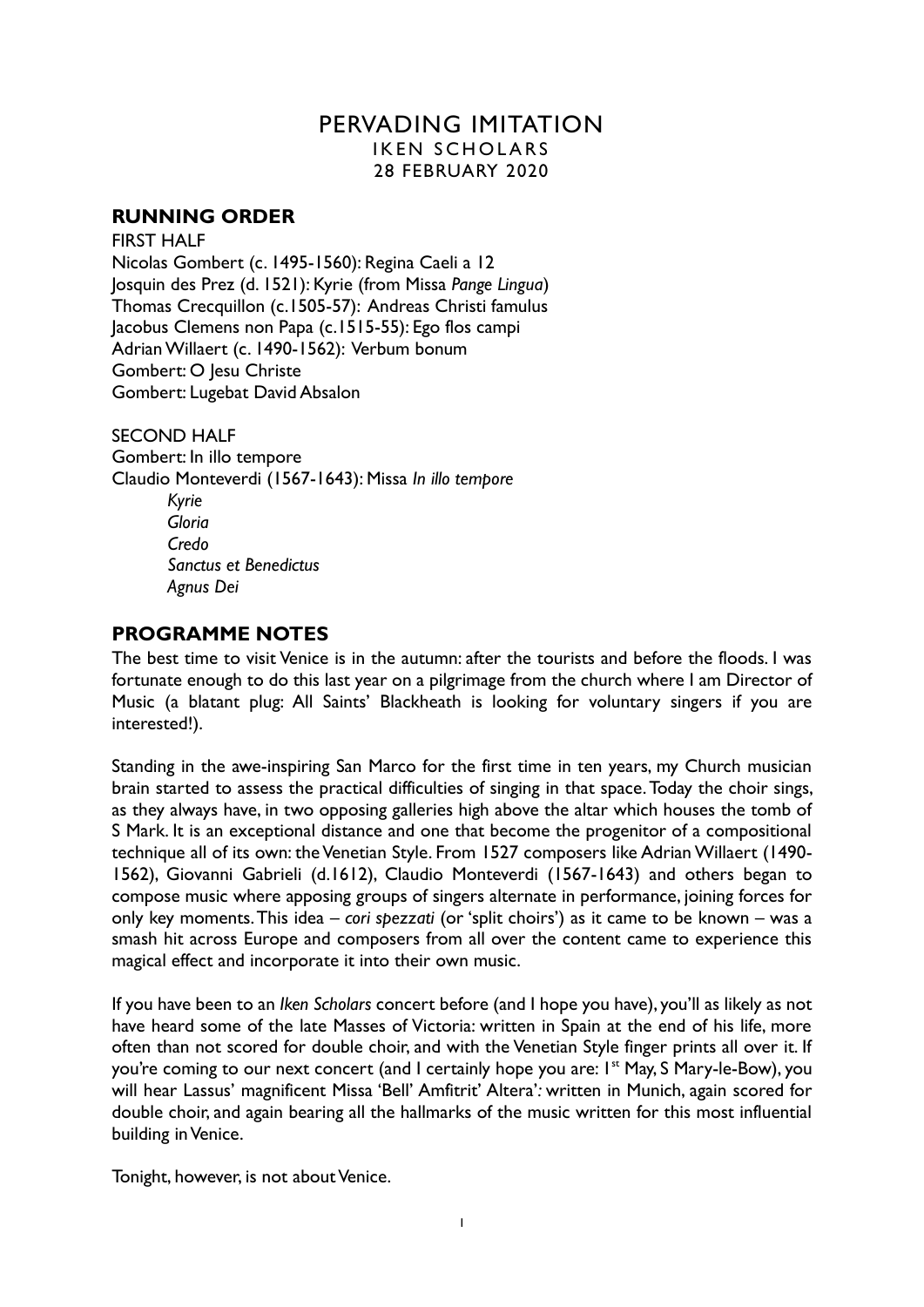Tonight is about the music that was written before the *cori spezzti* style came into being: arguably the style that gave birth to it. Tonight we will be looking at the so-called 'pervading imitation' of the Franco-Flemish school. A form of composition losquin des Prez (d.1521) first mastered, Nicolas Gombert (c.1495-1560) brought to its fullest flowering, Willaert took to San Marco when he became *maestro di cappella* there (1527) and Monteverdi pastiched in 1610 when he wanted to demonstrate his mastery of the Northern and Southern compositional procedures as he climbed his own career ladder – leading once again to San Marco (1613).

If '*cori spezzati'* is a seesaw, then 'pervading imitation' is a kaleidoscope: every voice is given equal weight; voices ceaselessly replicate and mimic each other; groups and alliances are formed and disbanded over and over again to electrifying effect. The music of tonight's concert surely represents one of the very highest high watermarks in Renaissance musical achievement.

\* \* \*

We begin tonight with a speciality: Gombert's twelve-voice *Regina Caeli* is the largest scale composition to be transmitted to us (via the French printer Attaingnant in 1535).

Gombert's biographical details are a little sketchy, but it is most likely he was born around 1495 close to Lille. At the age of 30 he became employed in the court of Emperor Charles V, firstly as a singer (and possibly composer) and later as the *magister puerorum* ('master of the boys'). He rose to fame, only to suddenly disappear from the court records in 1540. He is reputed to have been convicted of sexual misconduct according to an account given to us by the physician and mathematician Gerolamo Cardano (1501-76), and he was sentenced to hard labour in the galleys. There is a story that he later received a pardon in 1547 from Charles V, when Charles heard the beauty of Gombert's extraordinary magnificat cycle. This is all in the future, however, at the time of writing of our *Regina Caeli*.

The *Regina Caeli* is the Marian antiphon during the Easter season and is repeated each day until Pentecost. Gombert's huge setting has a few things to note: listen out for how the Gregorian chant – the *cantus firmus* – is passed around the choir rather than the more usual practice of keeping it to one voice; notice, too, how the parts group themselves variously throughout the piece. For example, the upper three voices at the opening form a homophonic group unlike anything seen elsewhere in Gombert's writing. Meanwhile, the remaining nine voices behave as two groups of five and four, three groups of three, two groups of four and five etc. This is a theme we will keep coming back to in tonight's concert.

With the Josquin 'Kyrie', we go back to the where the pervading imitation style first flourished. Probably the most famous composer in his day between Du Fay (1397-1474) and Palestrina (1525-94), Josquin has enjoyed something of a revival in the closing decades of the twentieth century and the early decades of the twenty-first. Munch of his life's details are speculative, but he seems to have travelled widely from his native France during his career. These travels included Milan and Rome, where he sang in the Papal Choir and possibly scratched 'JOSQUINJ' [sic] into the wall of the Sistine Chapel, a graffito that was rediscovered during restoration work in 1998.

His Missa 'Pange Lingua' is one of his most famous works from a huge oeuvre. I've included it tonight so you can hear the departure point for all the other pieces. Listen out for how the parts copy or mimic each other, without being directed by the more constrained style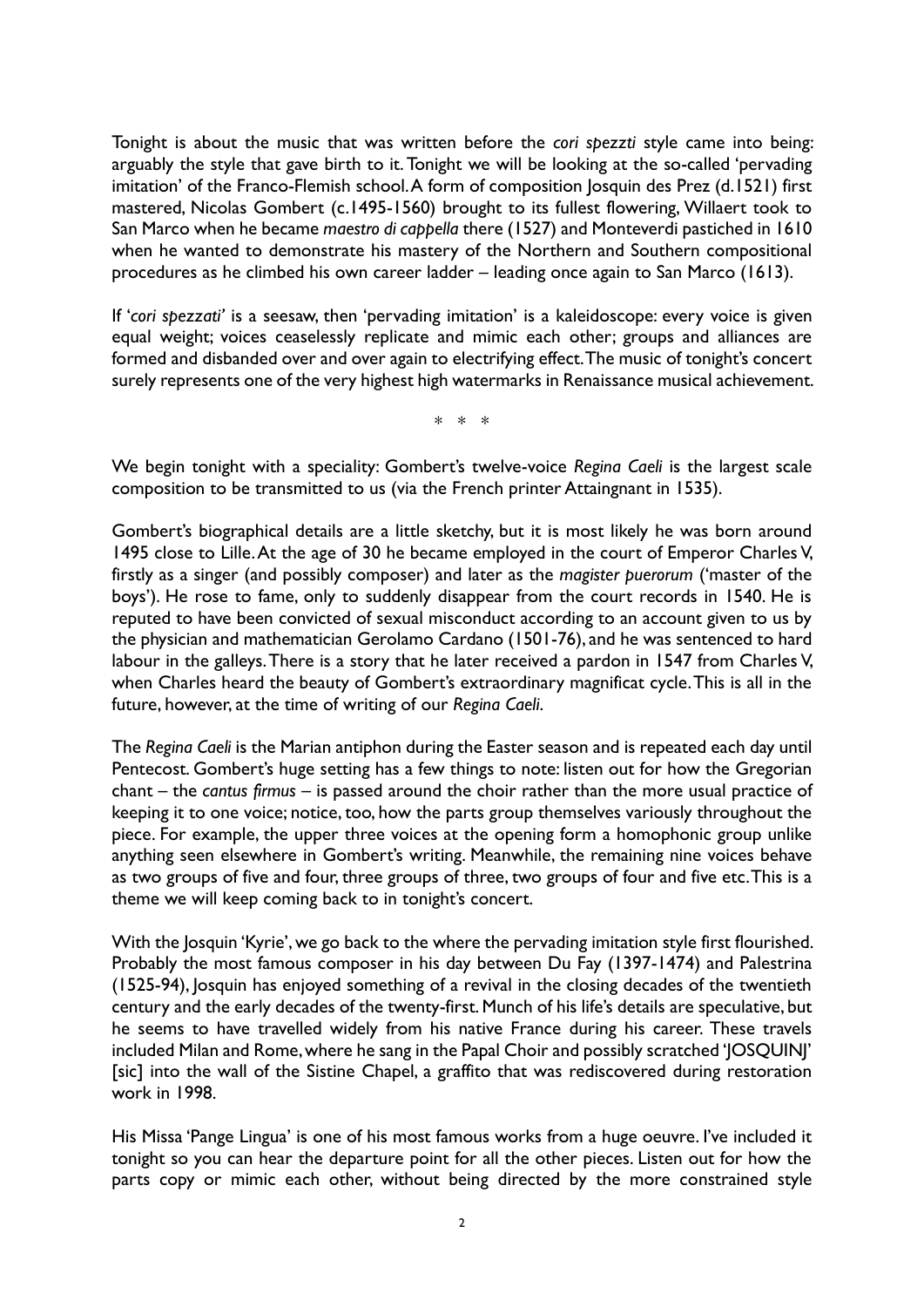Palestrina later developed and would ultimately be codified into 'species counterpoint' which is still the vexation of first year music undergraduates at some universities.

*Andreas Christi famulus* was composed for a very special occasion: the 1546 meeting of the Order of the Golden Fleece. This was a pan-European club of elite leaders and in 1546 Francis I of France, Henry VIII of England and our Charles V were all in attendance. Thomas Crecquillon (c.1505-57), the composer of tonight's motet, was one of two famous composers present that year (the other being Cristóbal de Morales: 1550-53) and for centuries a confusion meant the motet was misattributed to Morales. Occasionally you still see the misattribution of this piece, but musically, stylistically and historically we can be certain Crecquillon was the composer. This is an impressive example of sustained eight-part writing. Listen out for the Tenor II toward the end, who breaks away from the text of the rest of the group to proclaim 'Sanctus Andreas gaudet in caelis' ('S Andrew rejoices in heaven').

Jacob Clemens non Papa (1510-55: 'not the Pope' – apparently the appellation was first ascribed as a joke), seems to have held a number of high-profile musical positions in his life. In the mid-1540s, he was succentor at Bruges Cathedral; he likely later followed Gombert as the choir master for Philippe de Croÿ (one of Charles V's most celebrated generals); later in life he probably worked in Ypres and Leiden.

One of the shorter tenures seems to have been three autumnal months in 1550 at the snappily-named Onze-Lieve-Vrouwe-Broederschap in 's-Hertogenbosch. I am very grateful for this, however, because it seems the most likely origin of tonight's *Ego flos campi*. The moto of the confraternity (which was dedicated to the Virgin) was 'sicut lilium' ('like the lily'), which is stated three times to dramatic homophonic effect at the midpoint of the composition. The text, taken from the Song of Songs, has long been associated with the Virgin. Moreover, the piece is in seven parts and those of you who are in the habit of reciting a rosary will recall the seven joys, seven sorrows and seven glories of Mary.

*Verbum bonum* by Adrian Willaert is a special treat tonight. For a choir that tries to sing undersung pieces, this piece enters a new extreme where I have had to produce an edition of this piece just for this evening. There is a reason for singing this particular piece, however. Willaert came from the Low Countries, like the other composers so far in this evening's concert. In c.1514, however, Gioseffo Zarlino (the contemporary theorist of this period and style: 1517- 90) tells us that Willaert travelled to Rome and the Vatican. There he was amazed to hear his own music being sung. The plot thickens, however, because Zarlino goes on to tell how the Papal Choir believed the composer of the piece they were singing to be Josquin and were apparently none-too-impressed to learn it was the work of the upstart Willaert instead. The piece Willaert heard and the choir were singing was tonight's *Verbum bonum.* Notice the catchy rhythm to the Latin poetry (see the text and translations), but this is totally lost in Willaert's mellifluous setting in praise of the Virgin.

Willaert went on to become the *maestro di cappella* in Venice, where the compositional technique you are about to hear proved useless in the acoustic of San Marco and so the Venetian Style was born. How that all come about, however, is a concert for another night!

Back to Gombert with two pieces to close the first half. *O Jesu Christe* is a rare example of a double canon in Gombert's output. That he sets the *comes* (follow) choir at the fourth makes it all the more impressive. It is based on the secular chanson *Qui ne l'aymeroit* which is a cheeky song about a young man with eyes for the local girl with a 'nice body'. Gombert's sensibilities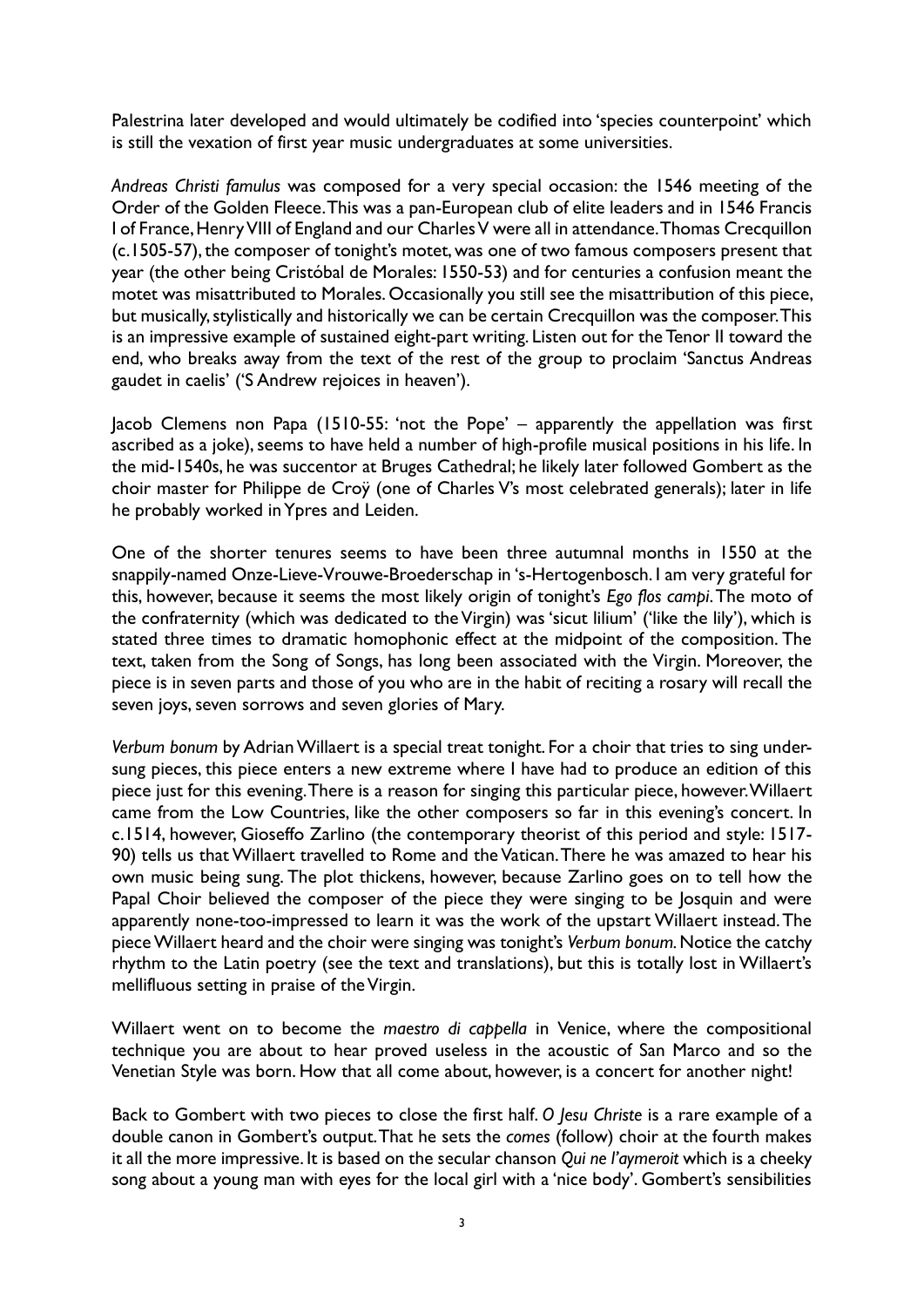don't seem to have inhibited him using the same material for this penitential motet, however. It is interesting to note how Gombert uses silence within each of the *dux* (lead) and *comes* choirs to generate a sense of space.

*Lugebat David* is probably Gombert's most famous piece today. It is full of pathos as King David laments the death of his son, Absalom. Gombert sets again and again the text 'o fili mi' ('o my son'). Interestingly, this is one of nine pieces related to the single chanson *Je prens congie* which Neal (in her PhD on the topic) names the '*Je prens congie* complex'. Why Gombert devotes such efforts to the material of this one chanson Neal does not speculate on. She does, however, make a good point that this set of pieces, and the *Lugebat* in particular, are among the mostforward looking of Gombert's output and begin to hint at the polychoral style Willaert would establish and develop in Venice. Listen out, therefore, to the way the two choirs behaving antiphonally and compare this to the Josquin we heard at the beginning of our concert tonight.

Gombert's *In illo tempore* motet sets a passage from S Luke where 'a certain woman of the company lifted up her voice and said until Him, Blessed is the womb that bare Thee' (S Luke ii, 27) and Jesus replies 'rather, blesses are they that hear the Word of God and keep it.' It is another lovely example of the pervading imitation style we have become familiar with this evening.

But the particular reason it is here is its relation to Monteverdi's *Mass* which forms the back bone of the second half of tonight's concert.

In 1610, Monteverdi was working for the Gonzaga family in Mantua (another good holiday destination if you get a chance to go incidentally: a genius of an architect has built a modern bridge across the ancient artificial lake that surrounds the Renaissance city to a similar specification to its Renaissance predecessor, such that it climbs towards the middle and gives the impression that the city rises out of the lake as it would have done in Monteverdi's day!).

Anyway, back to Monteverdi who in 1610 had written his famous opera *L'Orfeo* (1607), really the earliest that people still listen to, but was looking for a bigger position, with better and more reliable pay, in a more prestigious place. He sent a bundle of manuscript paper to Venice for publication by Ricciardo Amadino (1572-1621). The bundle contained two pieces: the *1610 Vespers* we all know and love, and the *1610 Mass* which we should know and love better.

The styles could not be more different: in the *Vespers* Monteverdi demonstrates this mastery of the modern Italian polychoral style, whilst his *Mass* demonstrates his Northern European pervading imitation credentials.

What better than to choose a motet by our Northern master Gombert as the basis for his parody Mass? Listen out for Monteverdi's use of imitation and the way the choir is split and regrouped consistently. Listen out, too, though for the new sounds of Monteverdi that hint at the early Baroque: there are cycles of fifths here, ostinato patters and chains of suspensions that would haven unthinkable 30 years earlier.

The joint publication was undoubtedly impressive. In 1613 Monteverdi was appointed *maestro di cappella* in Venice and went on to become arguably the most famous person to hold that office in history.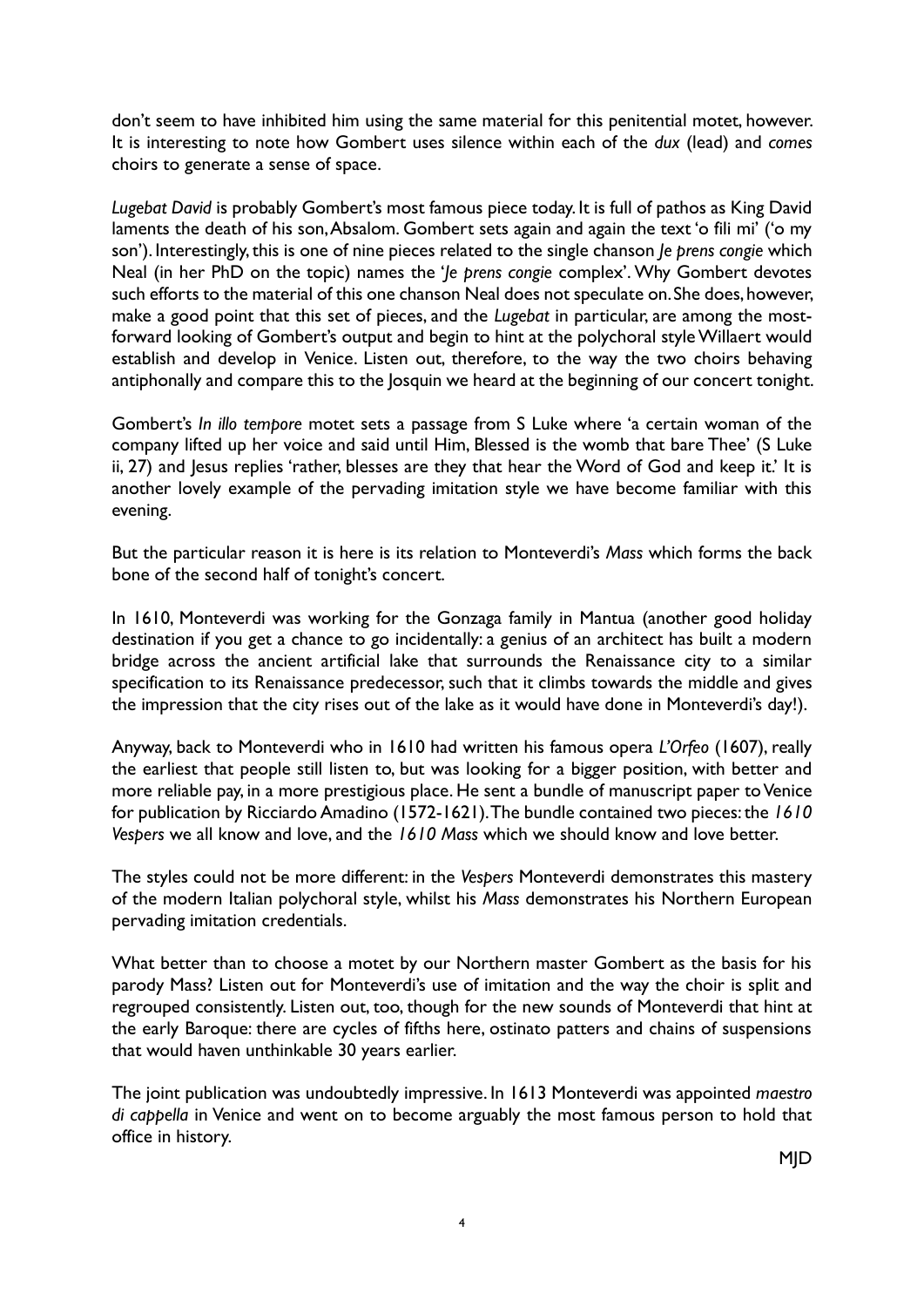### *Matthew would like to thank:*

Brandi Neal for her very insightful PhD into the multi-voiced music of Gombert (2011 Pittsburgh)

Prof. Ross Duffin (Case Western Reserve University) for his help in tracking down the Willaert *Verbum bonum*

> *Join the* Iken Scholars *on 1st May 2020 for their next concert exploring Lassus' work in the Munich court. S Mary-le-Bow, 7.30pm. Details on the website – www.ikenscholars.co.uk*

# **CHOIR BIOGRAPHY**

Established in 2012, the *Iken Scholars* are a London-based chamber choir dedicated to exploring hidden corners of the Renaissance repertoire. Recent performances at the Cadogan Hall, St John's Smith Square and St Paul's Cathedral have included masses and motets unheard in 400 years, as well as large-scale masterpieces from the central canon. Primarily focused on presenting unusual concerts in the capital, the choir is increasingly in demand in London's cathedrals and further afield. The group is made up of singers from London and close by, and directed by Matthew Dunn. For more information, visit our webpage: [www.ikenscholars.co.uk.](http://www.ikenscholars.co.uk/)

| Sopranos              | Altos                  |
|-----------------------|------------------------|
| Danielle Cahill       | less Daggers           |
| Sophie Cleobury       | <b>Marion Harris</b>   |
| Katharina Dunn        | Rowan Cope             |
| Jenny Forsyth         |                        |
| Nerissa Taysom        |                        |
| <b>Tenors</b>         | Basses                 |
| <b>Philip Kennedy</b> | Chris Jeanes           |
| Tom Norrington        | <b>Maxime Rischard</b> |
| <b>Gareth Moss</b>    | Owen Hubbard           |
|                       | Mark Begbie            |
|                       |                        |

### **Matthew Dunn**

Matthew Dunn, director, formed the *Iken Scholars* in 2012 to perform programmes of hidden corners of the canon of Renaissance polyphony. Originally from Manchester, he read music at Cambridge and wrote a master's thesis on the dissemination of French thirteenth-century polyphony in England. He set up the *Iken Scholars* in 2012 after coming to London. He is Organist and Director of Music at the lovely church of All Saints' Blackheath.When not conducting choirs, he has a job in Insurance Strategy for a professional services firm.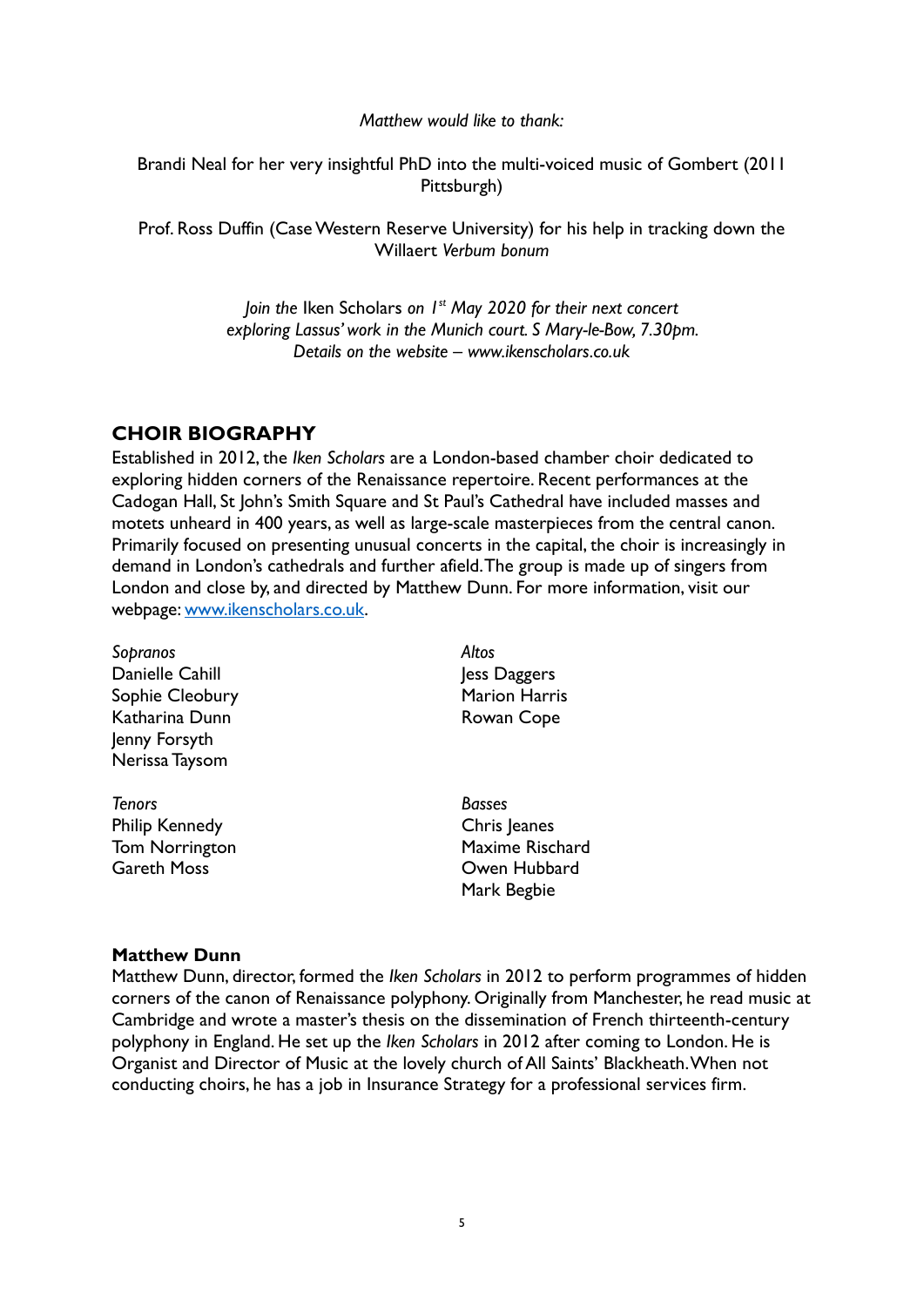## **TRANSLATIONS**

*Regina Caeli*

Regina caeli laetare, alleluia: Quia quem meruisti portare, alleluia: Resurrexit sicut dixit, alleluia: Ora pro nobis Deum, alleluia.

*Kyrie eleison* Kyrie, eleison. Christe, eleison. Kyrie, eleison.

#### *Andreas Christi famulus*

Andreas Christi famulus, dignus Deo Apostolus germanus Petri et in passione socius.

Dilexit Andream Dominus, in odorem suavitatis. O Iesu Christe Fili Dei ora pro nobis.

#### *Ego flos campi*

Ego flos campi et lilium convallium. Sicut lilium inter spinas sic amica mea inter filias. Fons hortorum et puteus aquarum viventium quae fluunt impetu de Libano.

#### *Verbum Bonum*

Verbum bonum et suave personemus illud ave per quod Christi fit conclave Virgo mater filia.

Per quod ave salutata mox concepit fecundata Virgo David stirpe nata inter spinas lilia.

Ave veri Salomonis mater vellus Gedeonis cuius magi tribus donis laudant puerperium.

Ave solem genuisti ave prolem protulisti mundo lapso contulisti vitam et imperium

Ave sponsa verbi summi maris portus signum dumi aromatum virga fumi angelorum domina

Queen of heaven rejoice, alleluia, He whom you were worthy to bear, alleluia, Is risen as he said, alleluia, Pray for us to God, alleluia.

Lord, have mercy. Christ, have mercy. Lord, have mercy.

Andrew, servant of Christ, God's worthy Apostle, Brother of Peter and Companion in his passion.

The Lord delighted in Andrew, as a sweet savour. O Jesus Christ, Son of God, Pray for us.

I am the flower of the field and the lily of the valleys. As the lily among the thorns, so is my beloved among the daughters. A garden fountain, a well of living water, flowing streams from Lebanon.

A word good and sweet we resound that 'hail', through which the virgin-mother daughter became the dwelling-place of Christ.

Greeted by this 'hail' and impregnated, the Virgin soon conceived, the Virgin born of David's race, a lily among thorns.

Hail true<sup>[temple of]</sup> Solomon, [of Solomon's truth] the mother,] hail fleece of Gideon, of whom the magi with three gifts praise the act of childbearing.

Hail, you have given birth to the sun, hail, you have produced the child, to the fallen world you have given life and order.

Hail, mother of the highest Word, safe harbour, sign of the bush, pillar of aromatic smoke, ruler of angels.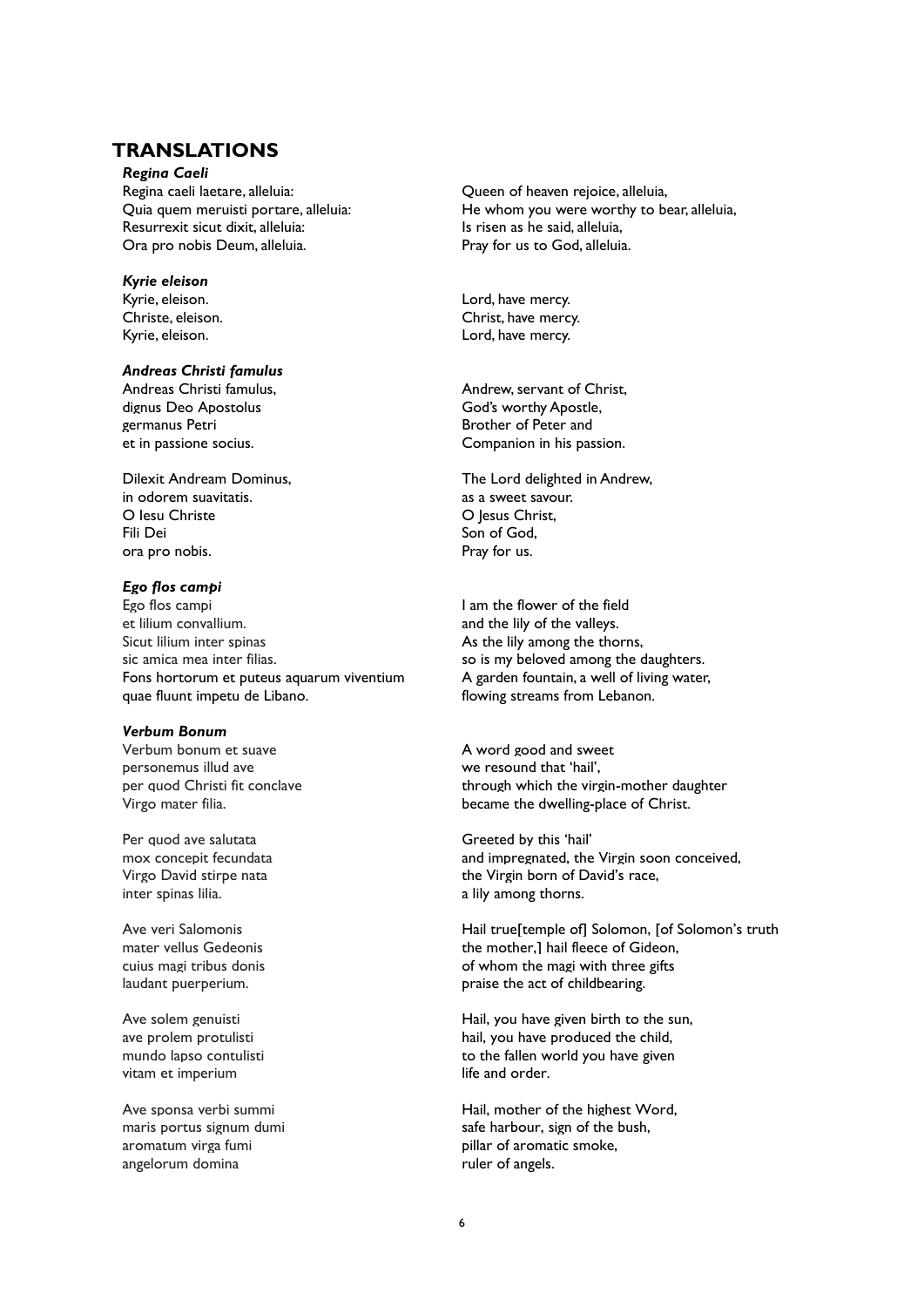Supplicamus nos emenda emendatos nos commenda tuo natu ad habenda sempiterna gaudia. Amen.

#### *O Jesu Christe*

O Jesu Christe, filiae Mariae, miserere nobis. Qui solus in crucis patibulo nos redemisti

#### *Lugebat David Absalon*

Lugebat David Absalon, pius pater filium, tristis senex puerum: Heu me, fili mi Absalon, quis mihi det ut moriar, ut ego pro te moriar, O fili mi Absalon! Rex autem David filium, cooperto flebat capite: Quis mihi det ut moriar, O fili mi, O fili mi! Porro rex operuit caput suum, et clamabat voce magna: Fili mi Absalon, O fili mi.

### INTERVAL

#### *In illo tempore*

In illo tempore, loquente Jesu ad turbas,. Extollens vocem, quaedam mulier de turba dixit: Beatus venter qui te portavit Et ubera quae suxisti. At ille dixit: Quinimmo beati, qui audiunt verbum Dei et custodiunt illud.

#### *Missa*

*Kyrie*  Kyrie eleison; Christe eleison; Kyrie eleison.

#### *Gloria*

Gloria in excelsis Deo et in terra pax hominibus bonae voluntatis. Laudamus te; benedicimus te; adoramus te; glorificamus te; gratias agimus tibi propter magnam gloriam tuam. Domine Deus, Rex caelestis, Deus Pater omnipotens. Domine Fili unigenite, Jesu Christe, Domine Deus, Agnus Dei, Filius Patris, qui tollis peccata mundi, miserere nobis;

We pray you, remove our faults, and made faultless commend us to your son, to have everlasting joys. Amen.

O Jesus Christ, Mary's Son, have mercy on us. You, who alone endured the cross, have saved us.

David mourned for Absalom, a pious father for his son, a grieving old man for his boy: Ah my son Absolom, would God I had died for you, O my son Absalom! King David wept for his son with his head covered: Would God I had died for you, O my son! Then the King covered his head and cried with a great voice: O my son Absalom, O my son!

At that time, as Jesus was speaking to the crowds. Raising her voice, a certain woman in the crowd said: 'Blessed the womb that bore you, and the breasts you have sucked.' But he said:'Rather, blessed are those who hear the word of God and keep it.'

Lord, have mercy; Christ, have mercy; Lord, have mercy.

Glory to God in the highest and on earth peace to men of good will. We praise you; we bless you; we worship you; we glorify you; We give thanks to you for your great glory. O Lord God, Heavenly King, God the almighty Father. O Lord Jesus Christ, only begotten Son. Lord God, Lamb of God, Son of the Father, You take away the sins of the world, have mercy upon us;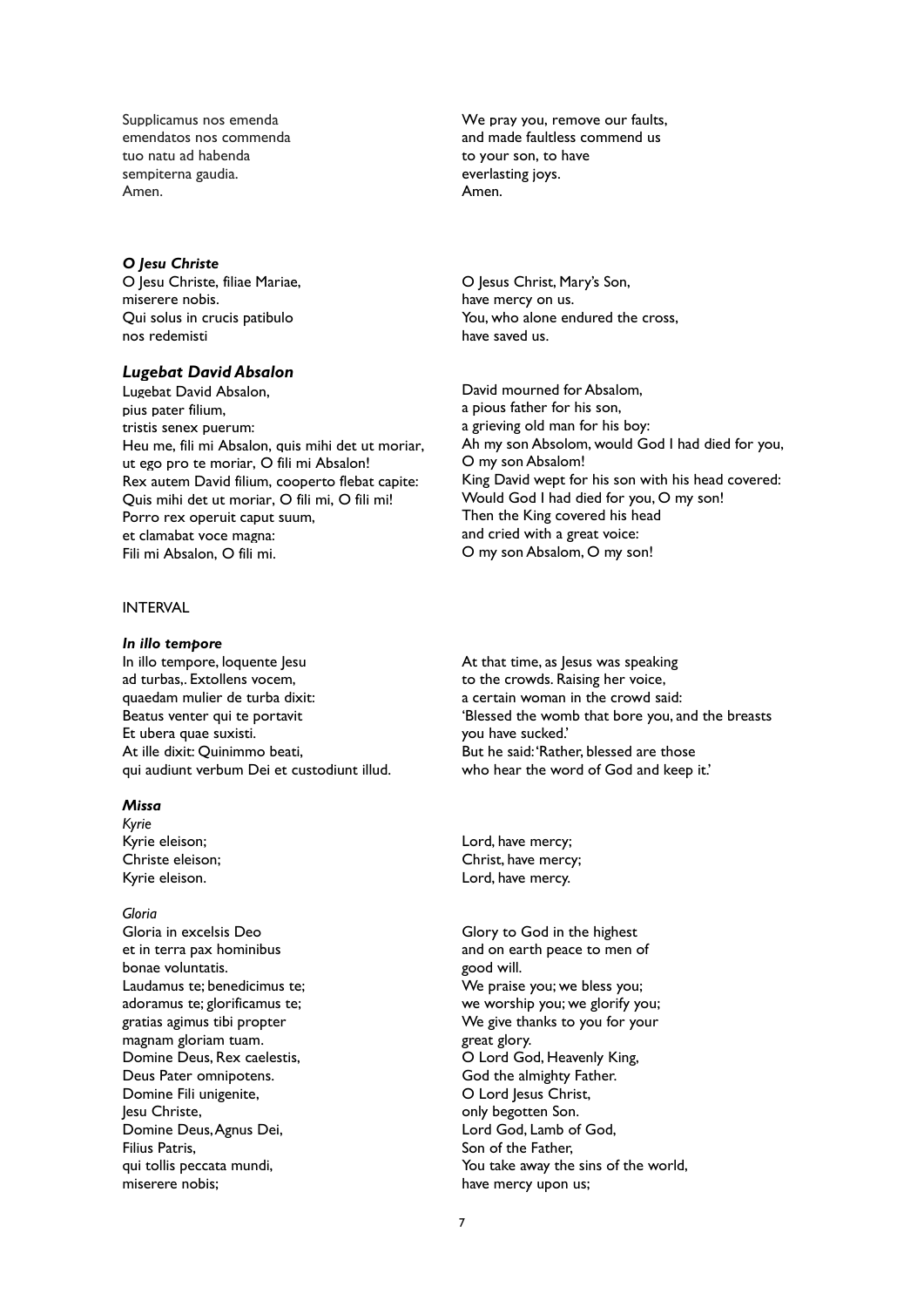qui tollis peccata mundi, suscipe deprecationem nostram. Qui sedes ad dexteram Patris, miserere nobis. Quoniam tu solus Sanctus, tu solus Dominus, tu solus Altissimus, lesu Christe. cum Sancto Spiritu in gloria Dei Patris. Amen.

#### *Credo*

Credo in unum Deum; Patrem omnipotentem, factorem caeli et terrae, visibilium omnium et invisibilium.

Et in unum Dominum Jesum Christum, Filium Dei unigenitum, et ex Patre natum ante omnia sæcula. Deum de Deo, lumen de lumine, Deum verum de Deo vero, Genitum non factum, consubstantialem Patri: per quem omnia facta sunt. Qui propter nos homines, et propter nostram salutem descendit de caelis. Et incarnatus est de Spiritu Sancto ex Maria Virgine: et homo factus est. Crucifixus etiam pro nobis, sub Pontio Pilato, passus et sepultus est. Et resurrexit tertia die secundum Scripturas: et ascendit in caelum. Sedet ad dexteram Patris: et iterum venturus est cum gloria, judicare vivos et mortuos: cujus regni non erit finis.

Et in Spiritum Sanctum, Dominum, et vivificantem: qui ex Patre Filioque procedit. Qui cum Patre et Filio simul adoratur et conglorificatur: qui locutus est per Prophetas.

Credo in unam sanctam catholicam et apostolicam Ecclesiam.

You take away the sins of the world, receive our prayer. You who sit at the right hand of the Father, have mercy upon us. For you alone are holy, you alone are the Lord, You only are the most high, lesus Christ. with the Holy Spirit, in the glory of God the Father. Amen.

I believe in one God; the Father almighty, maker of heaven and earth, and of all things visible and invisible.

And in one Lord Jesus Christ, the only begotten Son of God, begotten of the Father before all worlds. God of God, light of light, true God of true God, begotten not made, being of one substance with the Father: by Whom all things were made. Who for us men. and for our salvation descended from heaven. And was incarnate by the Holy Ghost of the Virgin Mary: and was made man. He was crucified also for us, suffered under Pontius Pilate, died and was buried. And on the third day He rose again according to the Scriptures: and ascended into heaven. He sits at the right hand of the Father: and He shall come again with glory, to judge the living and the dead: and His kingdom shall have no end.

I believe in the Holy Spirit, the Lord, and giver of life: Who proceeds from the Father and the Son. Who with the Father and the Son together is worshipped and glorified: as it was told by the Prophets.

And I believe in one holy catholic and apostolic Church.